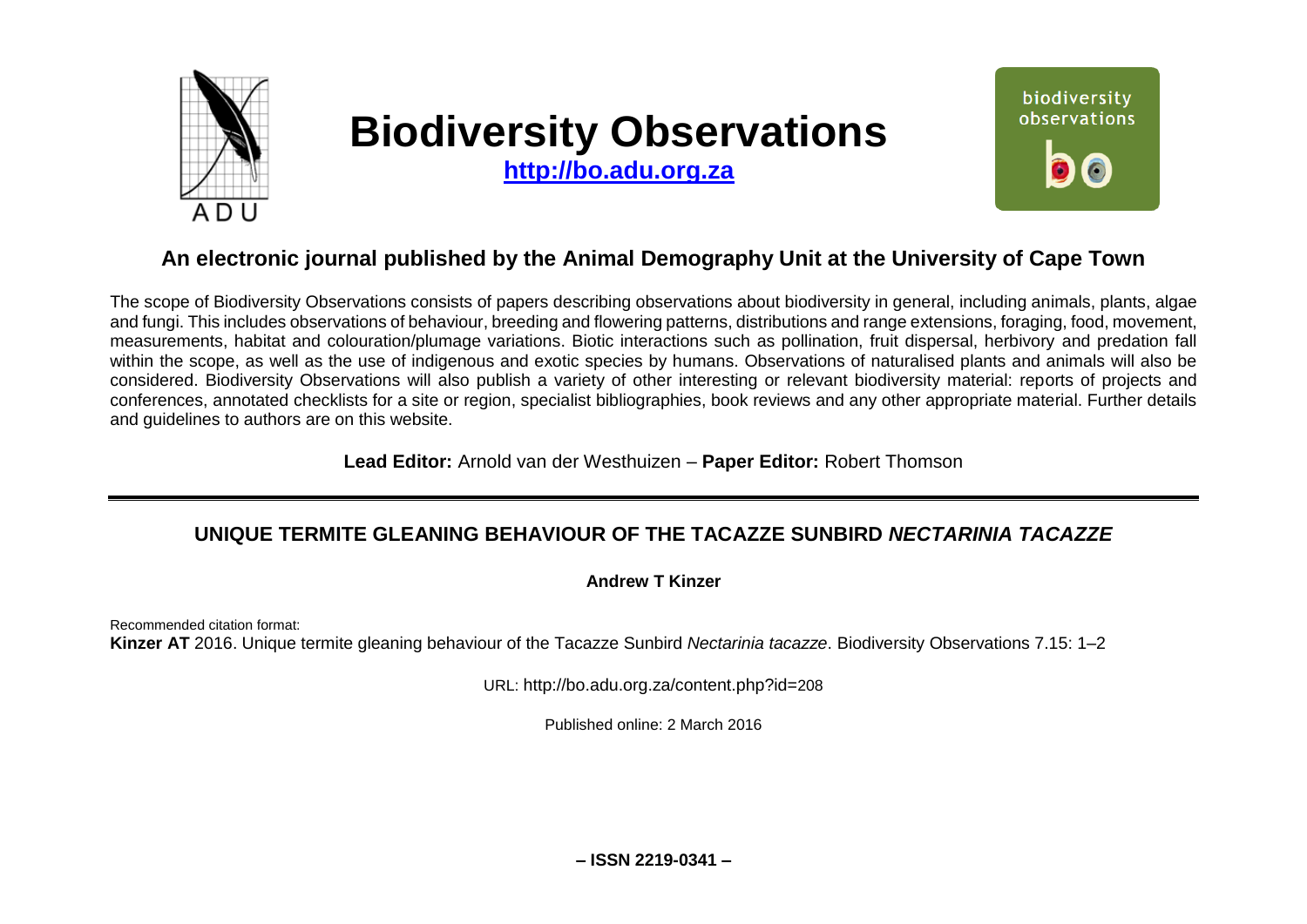### **UNIQUE TERMITE GLEANING BEHAVIOUR OF THE TACAZZE SUNBIRD** *NECTARINIA TACAZZE*

*Andrew T Kinzer* 

GIS Analyst and Consultant, Research Assistant – University of Michigan International Forestry Resources and Institutions

Corresponding author: [andrew.kinzer@gmail.com](mailto:andrew.kinzer@gmail.com)

Many species of birds are known to be insectivorous; with insects either making up the bulk of their diet, or feeding on them opportunistically in addition to other food sources. Even though arthropods do make up an important part of the diet of most, if not all sunbirds, their primary source of food is nectar, and over time specially adapted bill morphologies have evolved in order to feed on nectar of a variety of different plants (Cheke & Mann 2001). Sunbirds have also been observed feeding opportunistically on invertebrates; gleaning from leaves and flowers, as well as sallying like flycatchers (Cheke & Mann 2001).

The Tacazze Sunbird *Nectarinia tacazze* can be found in a range of habitats from forest patches and edges, to bamboo glades and heathland on mountains, as well as in gardens and cultivated plots (Cheke & Mann 2001). They are a highland species of sunbird, recorded as occurring from 1,800 m to 4,200 m (Brittont 1980). Although primarily feeding on the nectar of flowers, this species has also been recorded to feed on insects in the orders Diptera, Hymenoptera, Psocoptera, Neuroptera, Hemiptera, and small Coleoptera, as well as spiders and mites (Cheke & Mann 2001).

In July 2013 and in June 2015 in Kijabe (0°56'43"S, 36°35'41"E), Kenya, female Tacazze Sunbirds were observed foraging on termites

(order of Blattodea, infraorder Isoptera). They were seen gleaning the termites off the trunks of both African Wild Olive *Olea africana* as well as Pencil Cedar *Juniperus procera* trees. The sunbirds were predating on non-alate (non-winged) worker and soldier termites. Gripping the bark with their feet like a wood-hoopoe, the sunbirds followed, from the ground up, the shelter tubes built by the termites, scraping the soil covering away with their bill and eating the termites as they went. The shelter tubes are soft and made from faeces, saliva, plant matter, and soil (Gold & Mann 2005), and were easily rubbed off the tree by the sunbirds. The sunbirds were being followed by a Baglefecht Weaver *Ploceus baglafecht* which was eating the uncovered termites that the sunbirds passed over.

These observations are the first to document the systematic predation of termites by the Tacazze Sunbird in this way. It is not uncommon for sunbirds to include termites in their diet, but the literature contain no records of other sunbirds seen extracting termites from their shelter tubes in this way. The Scarlet-tufted Sunbird *Nectarinia johnstoni*, Plain-backed Sunbird *Anthreptes reichenowi*, Green Sunbird *Anthreptes rectirostris*, and Blue-headed Sunbird *Cyanomitra alinae*, are a few other species also known to eat termites, however they all glean, or hawk termites from the air (Cheke & Mann 2001), and have not been seen extracting them from their shelter tubes or mounds.

The Amethyst Sunbird *Chalcomitra amethystina* has been seen rubbing termites on a branch after catching them, prior to eating them, however the termites were gleaned as alates and were emerging from their termite mounds on the ground at the time of predation (Cheke & Mann 2001). The Scarlet-chested Sunbird *Chal-comitra senegalensis* has been observed gleaning insects from the bark and crevices of trees, displaying similar behaviour to a spotted creeper, but no reference was made to them predating termites in this way.

The extraction of termites from their shelter tubes by the Tacazze Sunbird is a unique behaviour for sunbirds which has not been